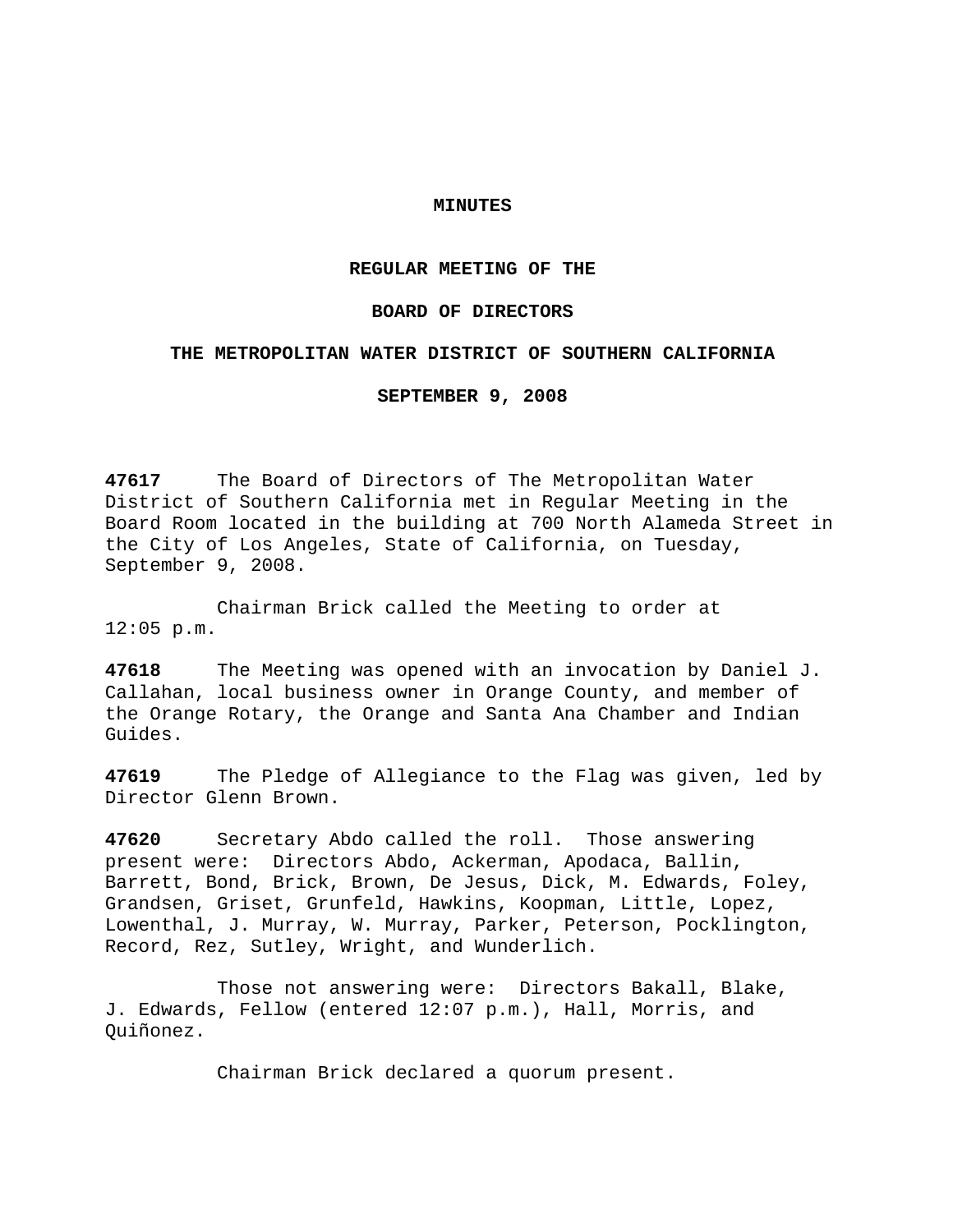**47621** Chairman Brick invited members of the public to address the Board on matters within the Board's jurisdiction. No members of the public responded.

**47622** There being no objection, Chairman Brick ordered the reading of the Minutes of the Meetings for August 12 and 19, 2008, dispensed with, copies having been mailed to each Director.

 Director Little moved, seconded by Director Bond and carried, approving the foregoing Minutes as mailed.

**47623** A written report of meetings attended by Directors at Metropolitan expense during the month of August was distributed.

Vice Chairman Fellow took his seat at 12:07 p.m.

**47624** Chairman Brick presented to Director Dick a pin for his five years of service on Metropolitan's Board, representing Municipal Water District of Orange County.

**47625** Vice Chairman Fellow moved, seconded by Vice Chair M. Edwards and carried, approving a 60-day leave of absence for Director Ergun Bakall, effective August 27, 2008.

**47626** Chairman Brick reported there were no new committee assignments.

**47627** Chairman Brick reported on events in which he participated, as follows:

- August 13-15 Attended the 2008 Urban Water Institute Annual Water Conference at the Hilton Mission Bay Resort in San Diego.
- August 15 Participated in the ceremony to celebrate the Soboba settlement at the Country Club at Soboba Springs in San Jacinto.
- August 20 Attended the celebration of the break-through at the Arrowhead West Tunnel.
- August 21 Participated in the ribbon cutting ceremony for the California Construction Expo at the Los Angeles Convention Center.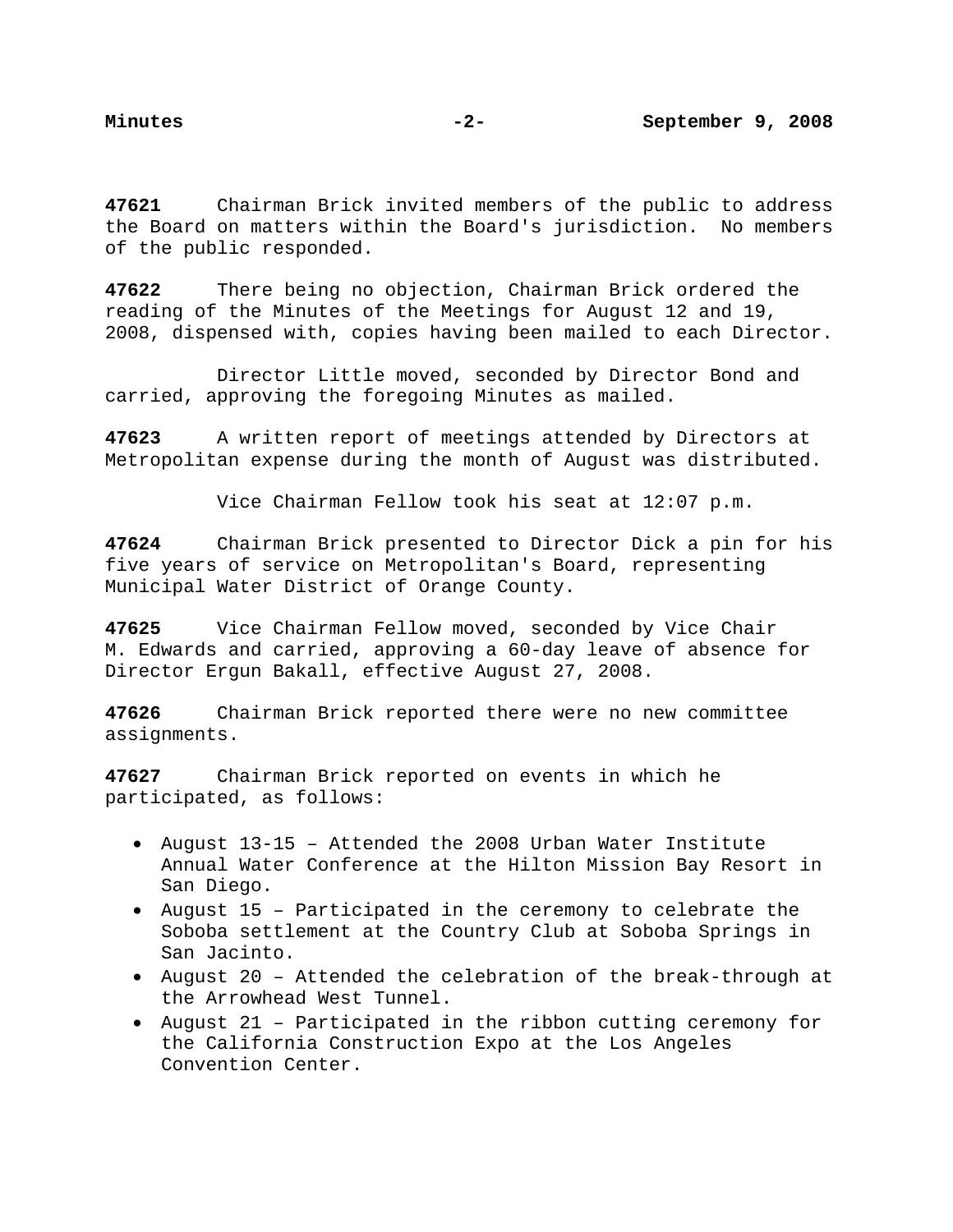- August 25 Along with CAO Ivey, attended the Central City Association Transportation and Infrastructure Committee meeting to speak on behalf of the bond issue that is of great importance to Metropolitan.
- August 28 Attended "An Evening with Colonel Foley and his Troops" at the El Niguel Country Club in Laguna Niguel, on the retirement of Director John Foley from the Moulton Niguel Water District.
- September 6 Along with Directors Marcie Edwards and Larry Dick, attended the Orange County Black Chamber of Commerce's 17<sup>th</sup> Annual Awards banquet where Metropolitan was presented with the 2008 Corporation of the Year Award. CAO Ivey received the award on behalf of Metropolitan.

Director W. Murray withdrew from the Meeting at 12:12 p.m.

**47628** Director Lopez commented on a project in Riverside called "Flip the Switch", which was funded with Metropolitan's help. He introduced Tedi Jackson, Public Affairs Manager of Western Municipal Water District.

 Ms. Tedi Jackson, accompanied by Darrell Hamlow, Assistant Director of Operations and Maintenance, Riverside Unified School District, gave a presentation on building partnerships and implementing water use efficiency projects in Riverside public schools.

**47629** A letter from the General Manager, signed August 27, 2008 was presented, reporting that the original Certificates of the County Auditors for the six counties in which areas of Metropolitan lie are on file in the Office of the Controller, certifying the fiscal year 2008/09 assessed valuations of all property used for calculating Metropolitan's tax levy. There being no objection, Chairman Brick ordered the tabulations transmitted with the foregoing letter from the General Manager setting forth the assessed valuations, percentage participation, and vote entitlement of member public agencies of The Metropolitan Water District of Southern California, as of August 18, 2008, based on certificates of assessed valuation of property taxable by Metropolitan for fiscal year 2008/09, as submitted by the various County Auditors, be filed, reported in the Minutes, and that the Board Executive Secretary be directed to send a copy to each absent Director and to each member public agency.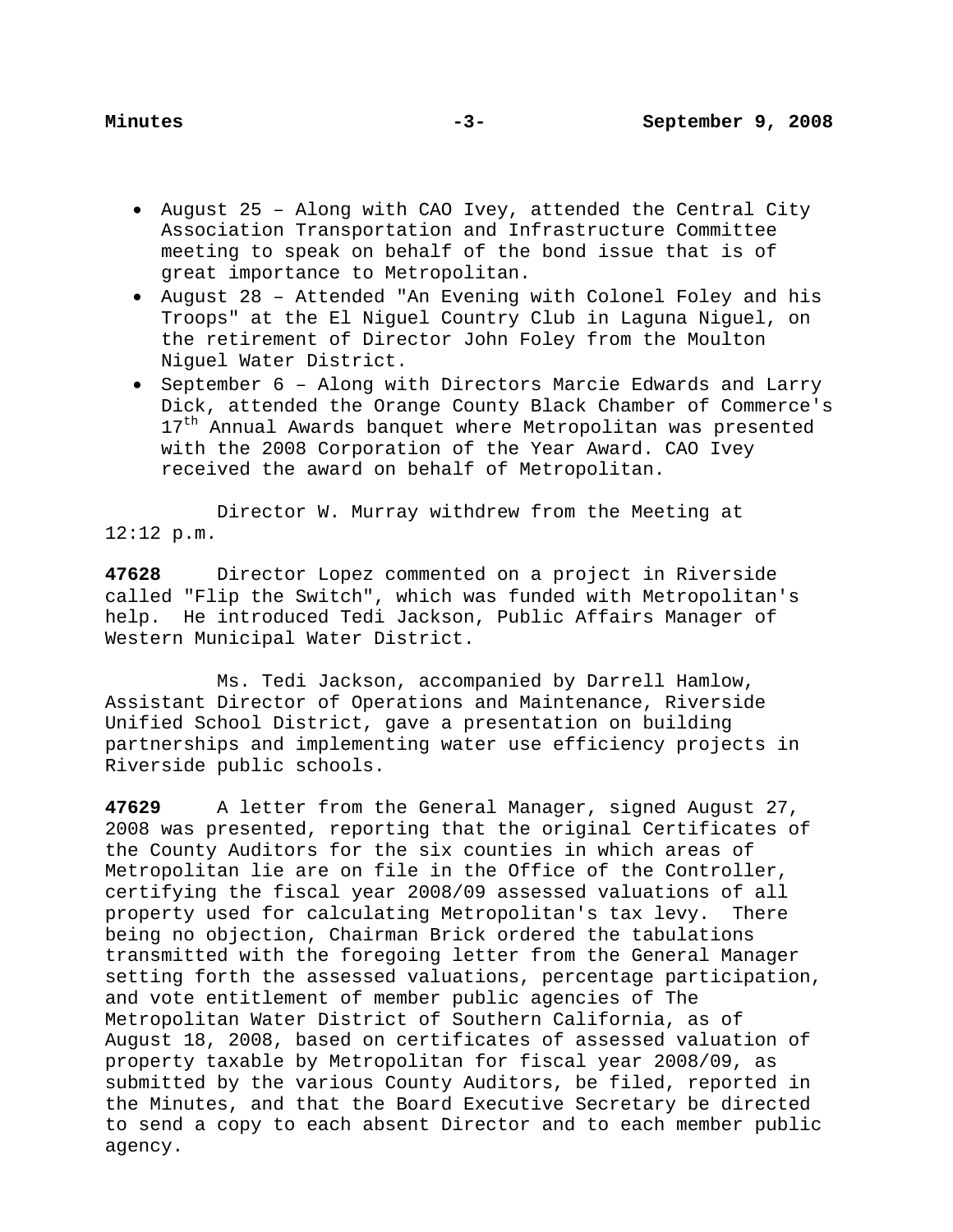# Assessed Valuations, Percentage Participation, and Vote Entitlement of Member Public Agencies of The Metropolitan Water District of Southern California as of August 18, 2008

# Assessed Valuation

|                         | Amount              | Percent       | Vote           |
|-------------------------|---------------------|---------------|----------------|
| Member Agency           | Certified           | of Total      | Entitlement    |
|                         |                     |               |                |
| Anaheim                 | \$34,660,804,694    | 1.65          | 3,466          |
| Beverly Hills           | 20, 326, 301, 709   | 0.97          | 2,033          |
| Burbank                 | 18,026,610,549      | 0.86          | 1,803          |
| Callequas MWD           | 81,604,719,952      | 3.88          | 8,160          |
| Central Basin MWD       | 111,846,045,927     | 5.32          | 11,185         |
| Compton                 | 3,617,061,385       | 0.17          | 362            |
| Eastern MWD             | 67, 312, 191, 660   | 3.20          | 6,731          |
| Foothill MWD            | 12,718,869,026      | 0.60          | 1,272          |
| Fullerton               | 14,574,678,928      | 0.69          | 1,457          |
| Glendale                | 22, 260, 528, 064   | 1.06          | 2,226          |
| Inland Empire Utilities |                     |               |                |
| Agency                  | 84, 399, 728, 595   | 4.01          | 8,440          |
| Las Virgenes MWD        | 19,822,720,539      | 0.94          | 1,982          |
| Long Beach              | 39,837,385,972      | 1.89          | 3,984          |
| Los Angeles             | 404, 546, 752, 425  | 19.23         | 40,455         |
| MWD of Orange County    | 349, 171, 973, 512  | 16.60         | 34,917         |
| Pasadena                | 20, 373, 176, 783   | 0.97          | 2,037          |
| San Diego County        |                     |               |                |
| Water Authority         | 382, 125, 246, 098  | 18.17         | 38,213         |
| San Fernando            | 1,500,049,817       | 0.07          | 150            |
| San Marino              | 3,989,867,965       | 0.19          | 399            |
| Santa Ana               | 21,693,351,229      | 1.03          | 2,169          |
| Santa Monica            | 23, 320, 420, 462   | 1.11          | 2,332          |
| Three Valleys MWD       | 50,308,678,071      | 2.39          | 5,031          |
| Torrance                | 21,864,654,798      | 1.04          | 2,186          |
| Upper San Gabriel       |                     |               |                |
| Valley MWD              | 72,569,363,823      | 3.45          | 7,257          |
| West Basin MWD          | 136,627,653,976     | 6.49          | 13,663         |
| Western MWD             | 84, 557, 495, 886   | 4.02          | 8,456          |
| TOTAL ASSESSED          |                     |               |                |
| VALUATIONS WITHIN       |                     |               |                |
| METROPOLITAN            | \$2,103,656,331,845 | <u>100.00</u> | <u>210,366</u> |

The above valuations include only those which have been certified by the County Auditors, in accordance with Section 305 of the Metropolitan Water District Act, Statutes of 1969, as amended. The certified valuations have been reduced to reflect Homeowners' Property Exemptions and do not include areas excluded from Metropolitan.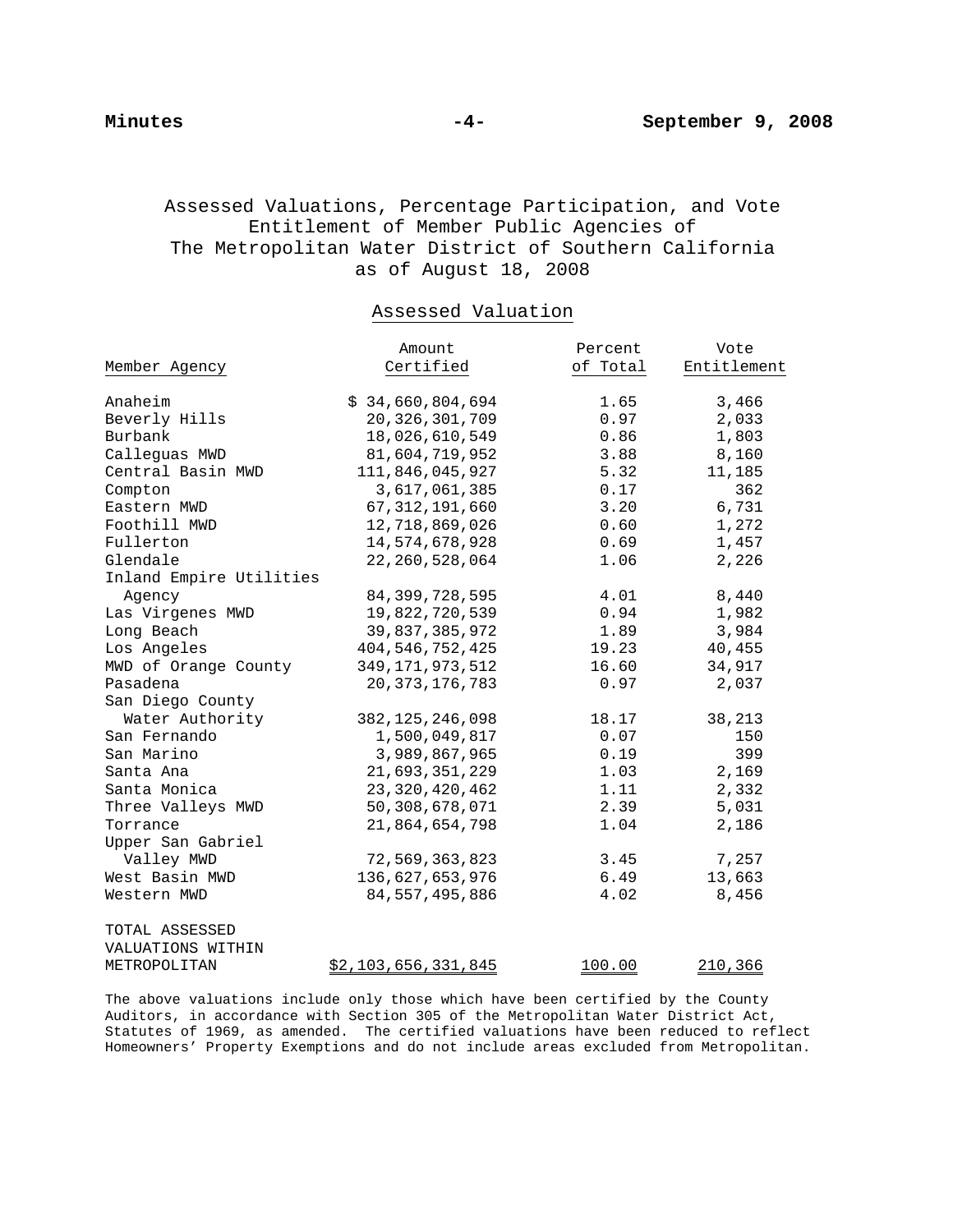**47630** Regarding Colorado River, Bay-Delta, and CALFED matters, General Manager Kightlinger referred to the activity report for August dated August 31, 2008, which was distributed earlier.

General Manager Kightlinger commented on the Soboba settlement that resolved the dispute regarding leakage in the San Jacinto Tunnel over 75 years. Mr. Kightlinger reported on the Inland Feeder break-through of the Arrowhead West Tunnel on August 20 and thanked the staff who diligently worked on the project, which was quite an achievement.

General Manager Kightlinger reported on the Department of Water Resources' Drought Water Bank. Recommendations will be brought to the Board in October for an initial expression of interest. The initial expressions of interest are due October 15. He stated that this will be quite a financial commitment that Metropolitan will be undertaking if it decides to participate in the Drought Water Bank.

Director Hawkins withdrew from the Meeting at 12:30 p.m.

General Manager Kightlinger informed the Board of the Public Sector Program, which was oversubscribed some time ago. The Board had set aside \$15 million for this program. He stated that John Rossi, General Manager of Western Municipal Water District, did a good job in using this program in terms of focusing it on public schools with the schools having to raise matching funds.

General Manager Kightlinger also informed the Board that he was invited by the Israeli Consulate to go on a trip to Israel to speak at a conference on what Metropolitan does to resolve conflicts on the Colorado, as well as to see some of their recycling facilities and their desalination plant.

General Manager Kightlinger announced the forthcoming retirement of Eddie Rigdon, Group Manager of Water System Operations, who has been with Metropolitan for 43 years. The Board and staff expressed their appreciation to Eddie for his service and dedication to Metropolitan with a standing ovation.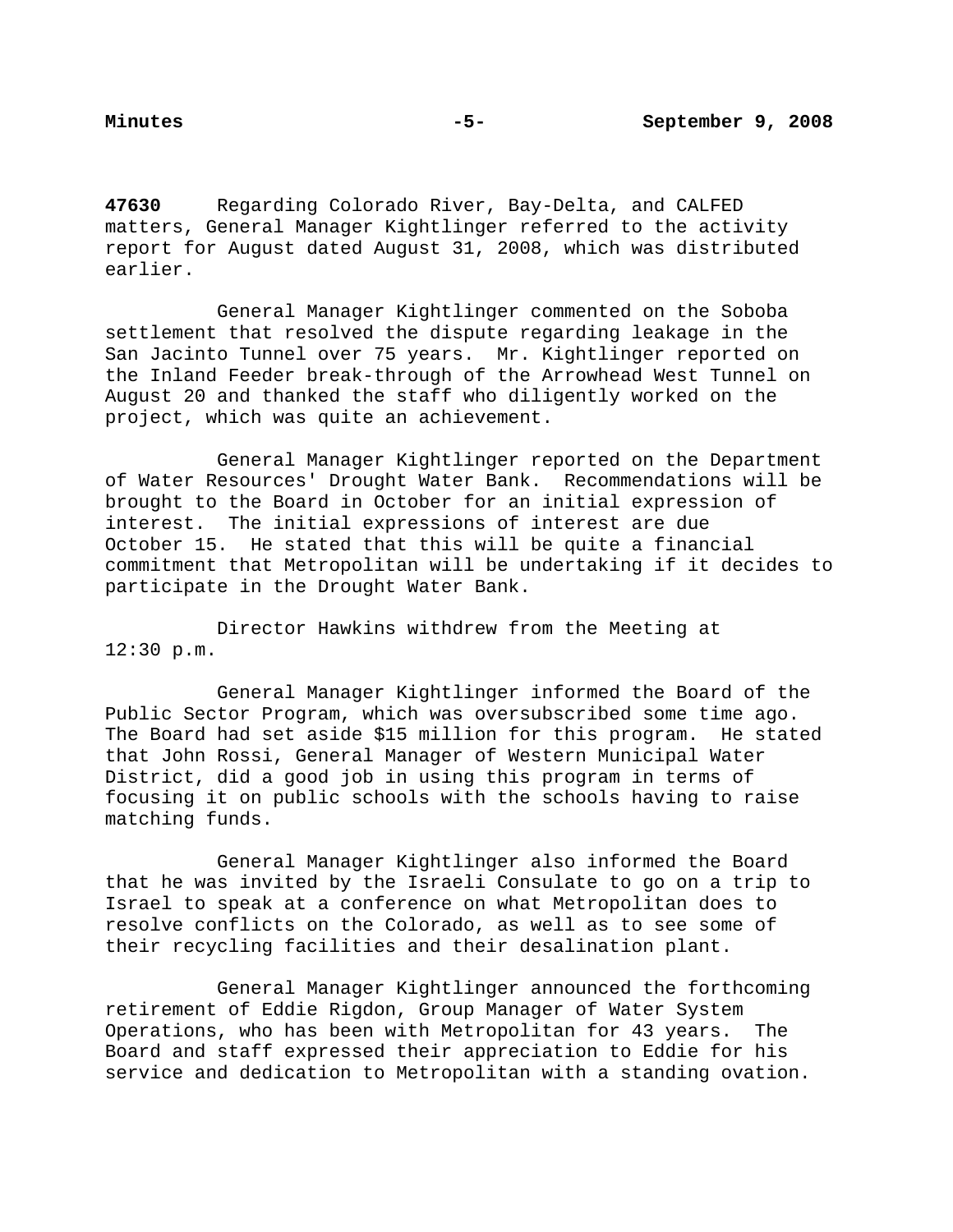General Manager Kightlinger reported that Susie Gastelum, wife of Metropolitan's former General Manager Ronald Gastelum, passed away on Monday, September 8, 2008. The Board observed a moment of silence in memory of Mrs. Gastelum.

**47631** Regarding Legal Department activities, General Counsel Tachiki referred to the General Counsel's activity report for August dated August 29, 2008, which was distributed earlier.

General Counsel Tachiki reported that later this week Judge Wanger should advise all parties of his ruling on the endangered salmon. As soon as it is available, the Board will be apprised of the judge's ruling.

General Counsel Tachiki advised the Board that reports will be forthcoming in late fall and early winter on what the State Water Resources Control Board plans to do regarding issues related to the Bay-Delta. Ms. Tachiki stated that Metropolitan will be participating in those fact-finding hearings, and Metropolitan's Board will be kept aware of what the State Board does on these issues.

Director W. Murray returned to the Meeting at 12:38 p.m.

**47632** General Auditor Riss presented a report of the Audit Department's activities for the month of August, dated August 31, 2008. He stated that during the month one Audit Report was issued on Parsons Water & Infrastructure, Incorporated, Kennard Development Group, and E2 Environmental, Incorporated. Mr. Riss noted this audit received a generally satisfactory opinion.

**47633** Ethics Officer Elliott referred to the activity report for August dated August 31, 2008, which was distributed earlier.

 Ethics Officer Elliott announced that the final AB 1234 training workshop for Directors and Officers will be held on October 28, 2008, and stated that anyone who also attended the first workshop will be in compliance with the AB 1234 training mandate.

 Ethics Officer Elliott stated that she will be in touch with the member agencies via e-mail correspondence to receive their contributions to the upcoming poster series titled "What Ethics Means to Me." Dr. Elliott informed the Board that the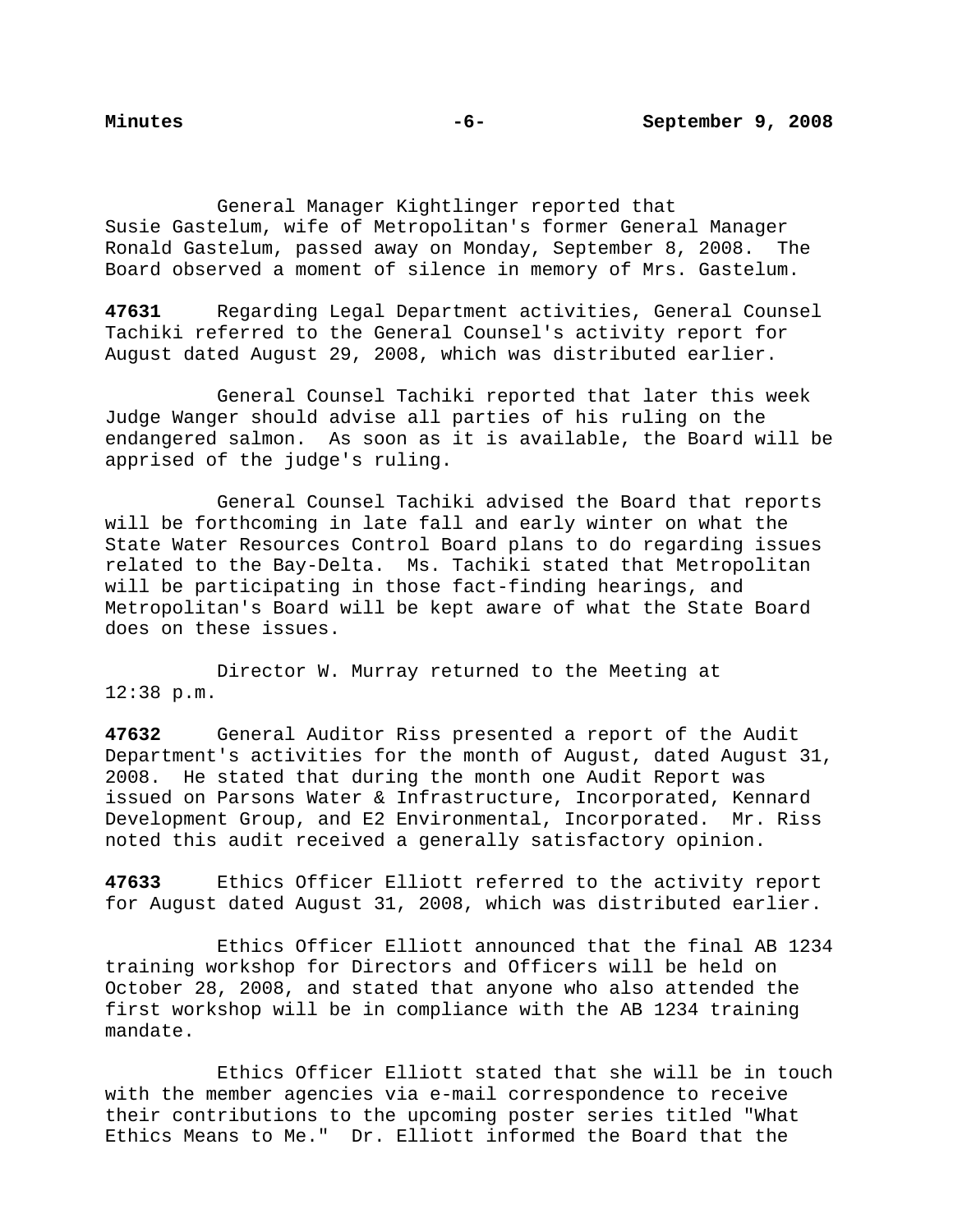member agencies will also be invited to attend the AB 1234 workshop. In the next three or four months, Dr. Elliott stated she will be collecting information about ethics initiatives on the member agency level, as well as how Metropolitan might help them accomplish their goals in the ethics area.

 As required by the Administrative Code, Ethics Officer Elliott again commented on the matter regarding director involvement in Business Outreach, which has been before both the Intake Committee and the Inquiry and Review Committee, and which has now been concluded. Dr. Elliott stated that a report from the Inquiry and Review Committee and the Ethics Officer would be provided to the Executive Committee on September 23, 2008.

**47634** Director Lowenthal requested Agenda Item 7-1 regarding Annexation No. 93 to Calleguas Municipal Water District be taken off the Consent Calendar.

 Director Grunfeld moved, seconded by Vice Chairman Fellow and carried, and the Board approved the Consent Calendar Items, **M.I. 47635** and **M.I. 47636,** as follows:

**47635** Adopted the California Environmental Quality Act (CEQA) determination and authorized an increase of \$135,000 in the General Manager's authority to execute change orders on the Sepulveda Feeder Repairs, for a new aggregate total of \$385,000, as set forth in the letter signed by the General Manager on August 26, 2008.

**47636** Adopted the CEQA determination and approved amendments to the Administrative Code set forth in Attachment 2 to reflect the changes recommended in the board letter to conform to current laws and practices and make corrections, as set forth in the letter jointly signed by the General Counsel and the General Manager on August 26, 2008.

**47637** Regarding Annexation No. 93 to Calleguas Municipal Water District, Director Lowenthal commented on the California Urban Water Conservation Council (CUWCC) Web site and stated that the site is out of date. She asked if more current information can be obtained since many agencies utilize that site. In looking at the Web site, Director Lowenthal noted that the two areas under consideration for annexation are not in compliance, but that Metropolitan and Calleguas are confirmed and believe that they are in compliance with the Best Management Practices.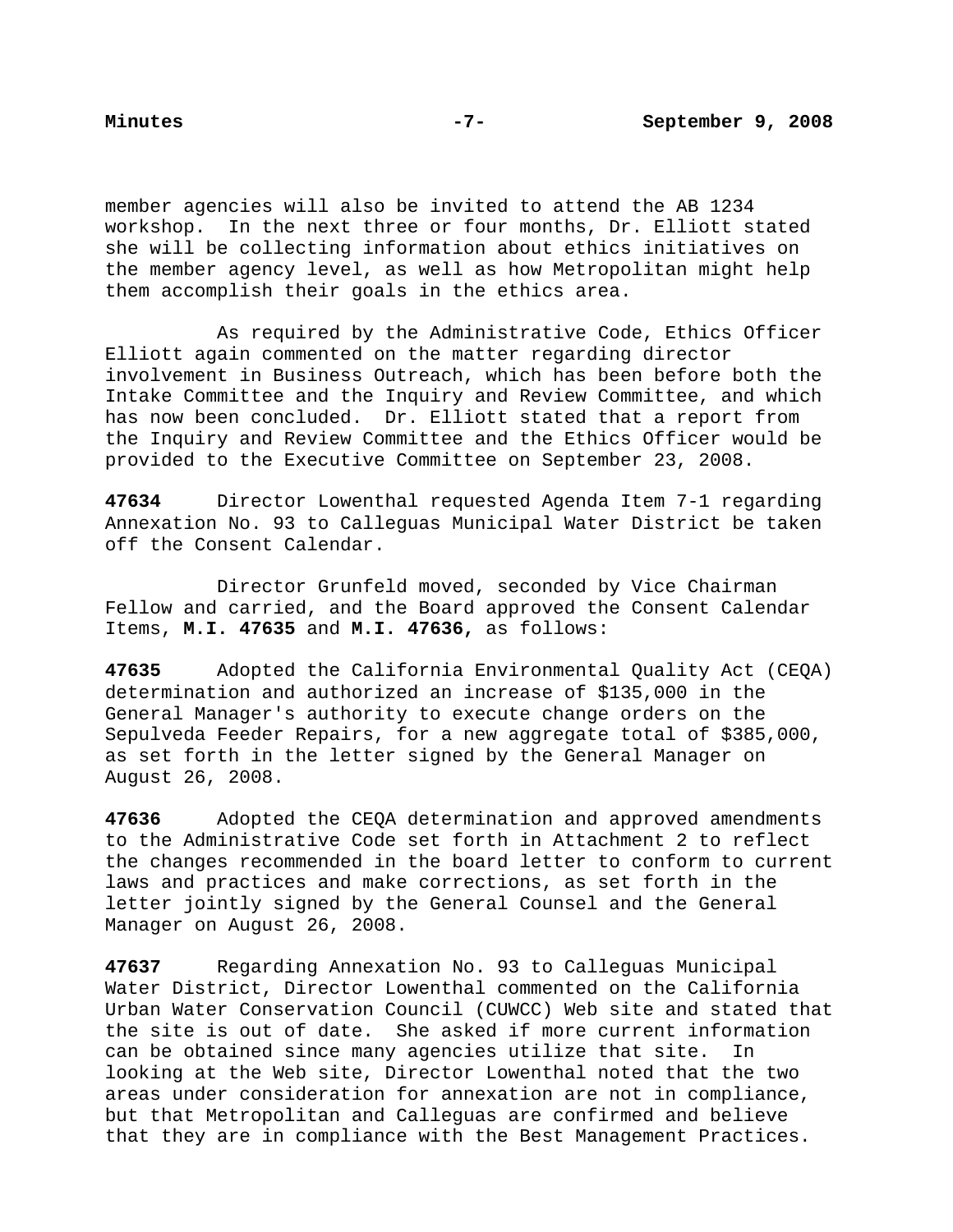Director Lowenthal remarked that it is in Metropolitan's best interest to ensure that the Web sites are up to date.

Vice Chairman Fellow moved, seconded by Director Record and carried, that the Board adopt the CEQA determination and (a) **Resolution 9078** granting Calleguas Municipal Water District's request for approval of Annexation No. 93, concurrently to Metropolitan and to Calleguas, conditioned upon approval by the Ventura Local Agency Formation Commission, and establishing Metropolitan's terms and conditions for the annexation; and (b) **Resolution 9079** to impose water standby charge at a rate of \$9.58 per acre or per parcel of less than one acre within the proposed territory, substantially in the form of Attachment 3 to the letter signed by the General Manager on August 26, 2008, said resolutions entitled:

- **Resolution 9078 RESOLUTION OF THE BOARD OF DIRECTORS OF THE METROPOLITAN WATER DISTRICT OF SOUTHERN CALIFORNIA CONSENTING TO CALLEGUAS MUNICIPAL WATER DISTRICT'S ANNEXATION NO. 93 AND FIXING THE TERMS AND CONDITIONS OF SAID ANNEXATION TO THE METROPOLITAN WATER DISTRICT OF SOUTHERN CALIFORNIA**
- **Resolution 9079 RESOLUTION OF THE BOARD OF DIRECTORS OF THE METROPOLITAN WATER DISTRICT OF SOUTHERN CALIFORNIA FIXING AND ADOPTING WATER STANDBY CHARGE CONTINGENT UPON CALLEGUAS MUNICIPAL WATER DISTRICT'S ANNEXATION NO. 93**

 Director Grandsen requested to be recorded as abstaining.

**47638** Engineering and Capital Programs Committee Chairman Koopman moved, seconded by Director J. Murray and carried, that the Board adopt the CEQA determination and:

- a. Appropriate \$3.45 million in budgeted funds (Appropriation No. 15436, No. 3, from the Revenue Bonds, Replacement and Refurbishment or General Funds);
- b. Authorize procurement and installation for the Diemer East Basins Perimeter Water Line Replacement;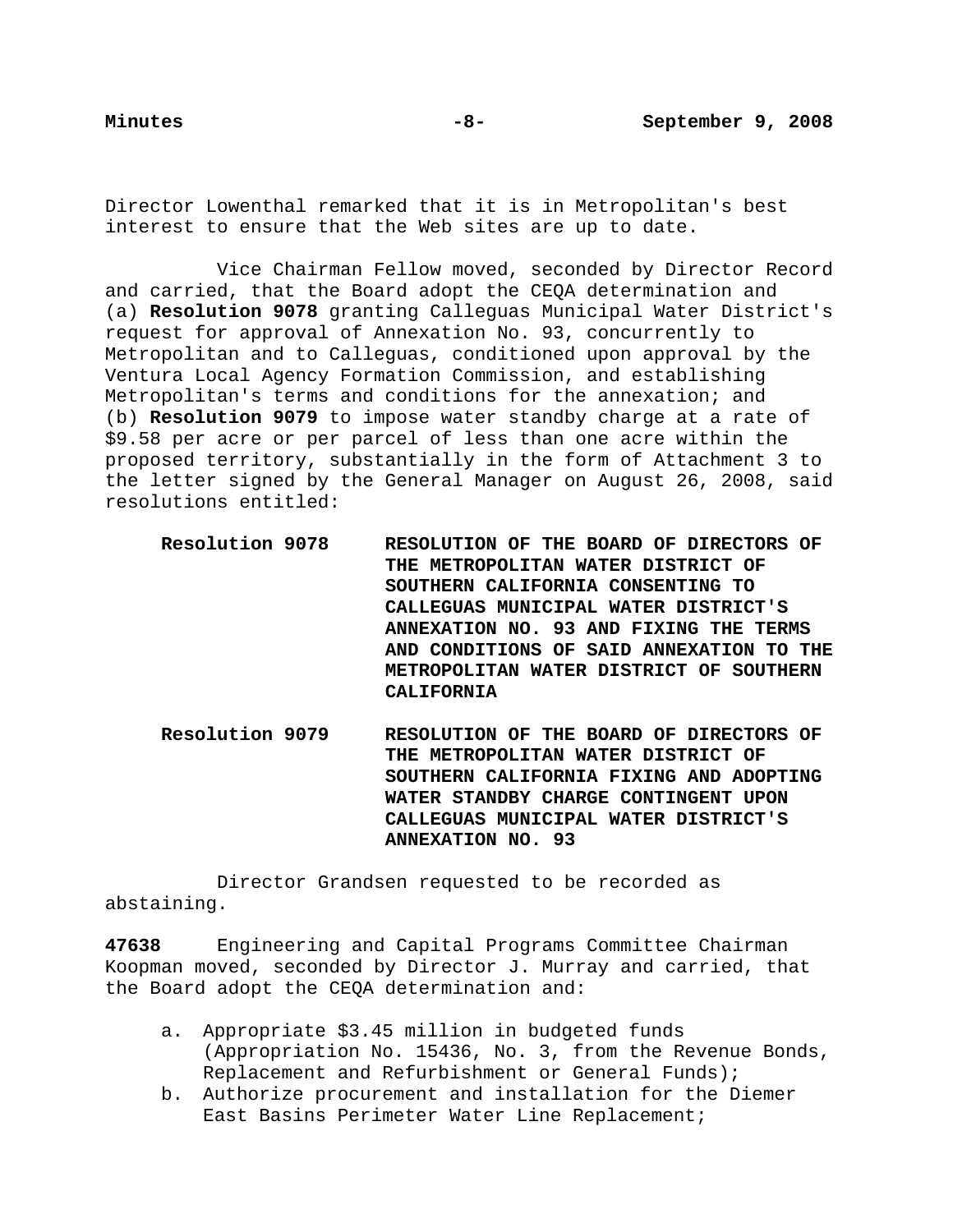- c. Authorize procurement and installation for the Diemer Washwater Reclamation Plant No. 2 Flocculator Improvements;
- d. Authorize final design of the Diemer Fire and Potable Water Pump Station;
- e. Authorize final design of the Diemer Public Address System Upgrade; and
- f. Authorize preliminary design of the Diemer Filter Valve Replacement project,

as set forth in the letter signed by the General Manager on August 26, 2008.

**47639** Engineering and Capital Programs Committee Chairman Koopman moved, seconded by Director J. Murray and carried, that the Board adopt the CEQA determinations and:

- a. Appropriate \$10.54 million in budgeted funds (Appropriation No. 15371, No. 13, from the Revenue Bonds, Replacement and Refurbishment or General Funds);
- b. Award a \$5,499,000 contract to Brutoco Engineering & Construction, Inc. for the Jensen Solids Thickeners Nos. 5 and 6 project;
- c. Authorize an agreement with Ninyo & Moore in an amount not to exceed \$330,000 for hazardous materials sampling and testing;
- d. Authorize preparation of environmental documentation and preliminary design activities for the Jensen Solids Dewatering Facility and Lagoons project; and
- e. Authorize an agreement with Environmental Science Associates in an amount not to exceed \$600,000 for environmental support,

as set forth in the letter signed by the General Manager on August 26, 2008.

**47640** Water Planning and Stewardship Committee Chair Sutley moved, seconded by Director Grunfeld and carried, that the Board adopt the CEQA determination and authorize the General Manager to execute a wheeling and exchange agreement with San Diego County Water Authority for 2008 Valley Transfers on the terms described in the letter signed by the General Manager on August 27, 2008.

Directors Barrett, Bond, Parker, and Pocklington requested to be recorded as abstaining.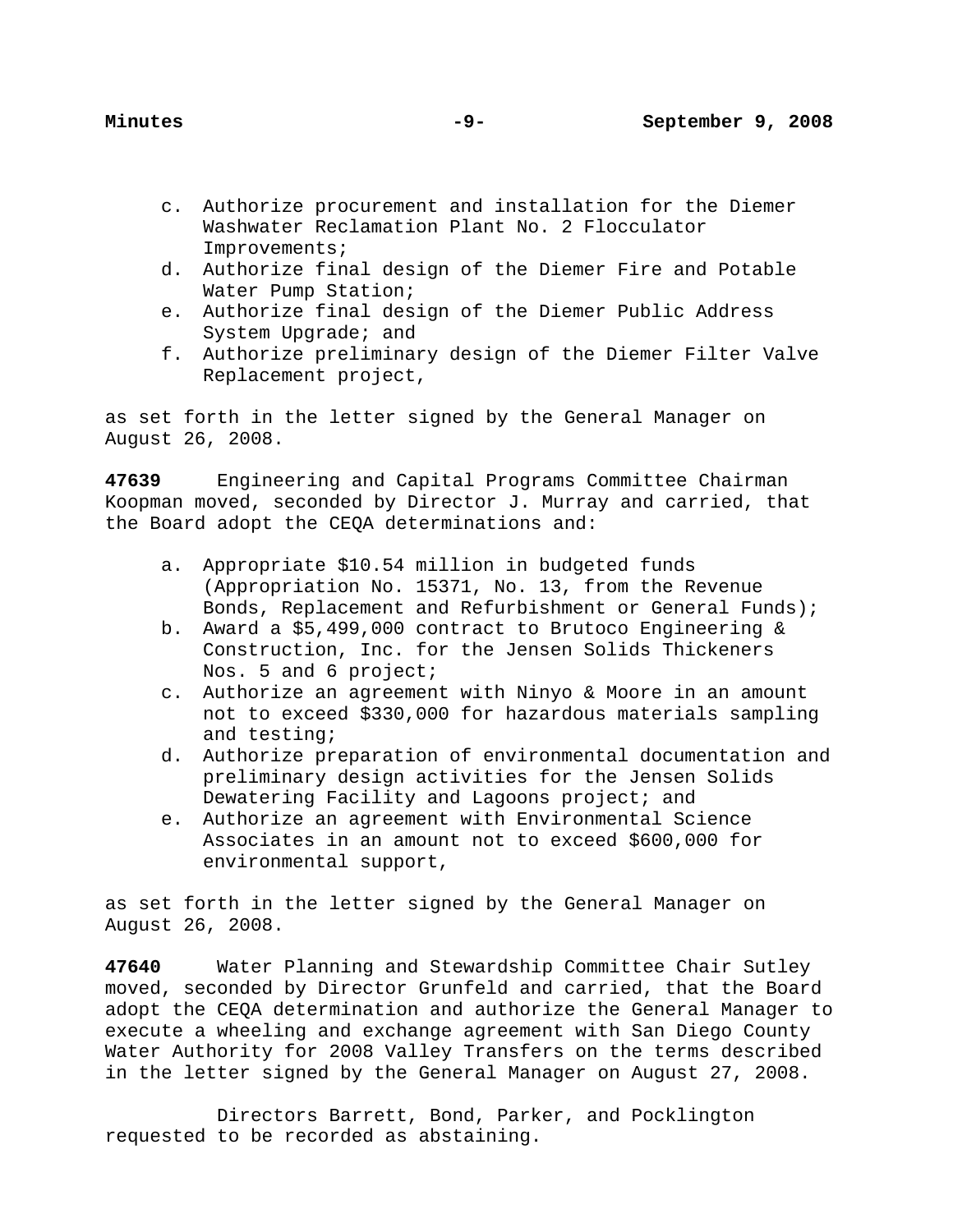**47641** On behalf of the Legal and Human Resources Committee, Director Ballin moved, seconded by Director Bond and carried, that the Board adopt the CEQA determination and authorize the General Counsel to amend the agreement with Bingham McCutchen to increase by \$525,000 the maximum amount payable under the contract to a total of \$625,000 to defend Metropolitan in *Central Basin Municipal Water District v. Metropolitan Water District*, LASC Case No. BS114382, as set forth in the letter signed by the General Counsel on August 20, 2008.

 Director Apodaca requested to be recorded as abstaining.

**47642** On behalf of the Legal and Human Resources Committee, Director Ballin moved, seconded by Vice Chairman Fellow and carried, that the Board approve the proposed settlement and provided direction to staff regarding the acquisition of easements for the North Reach of the Perris Valley Pipeline Project, as reported in the confidential letter jointly signed by the General Counsel on August 27 and the General Manager on August 28, 2008.

Director Lopez requested to be recorded as abstaining.

**47643** The following communications were submitted to the Board for information:

- a. Status report for the Inland Feeder Program for activities through July 2008, signed by the General Manager on August 26, 2008.
- b. Proposed Changes to the Interim Agricultural Water Program, signed by the General Manager on August 26, 2008.

**47644** Engineering and Capital Programs Committee Chairman Koopman announced that the inspection trip of Metropolitan's facilities sponsored jointly by the Engineering and Capital Programs Committee and the Water Quality and Operations Committee will be held on Wednesday, September 24, 2008, and urged all Directors to participate.

**47645** Director Record announced that the ACWA Federal Affairs Committee will hold its meeting on September 15, 2008, starting at 10:00 a.m., at Metropolitan's Headquarters.